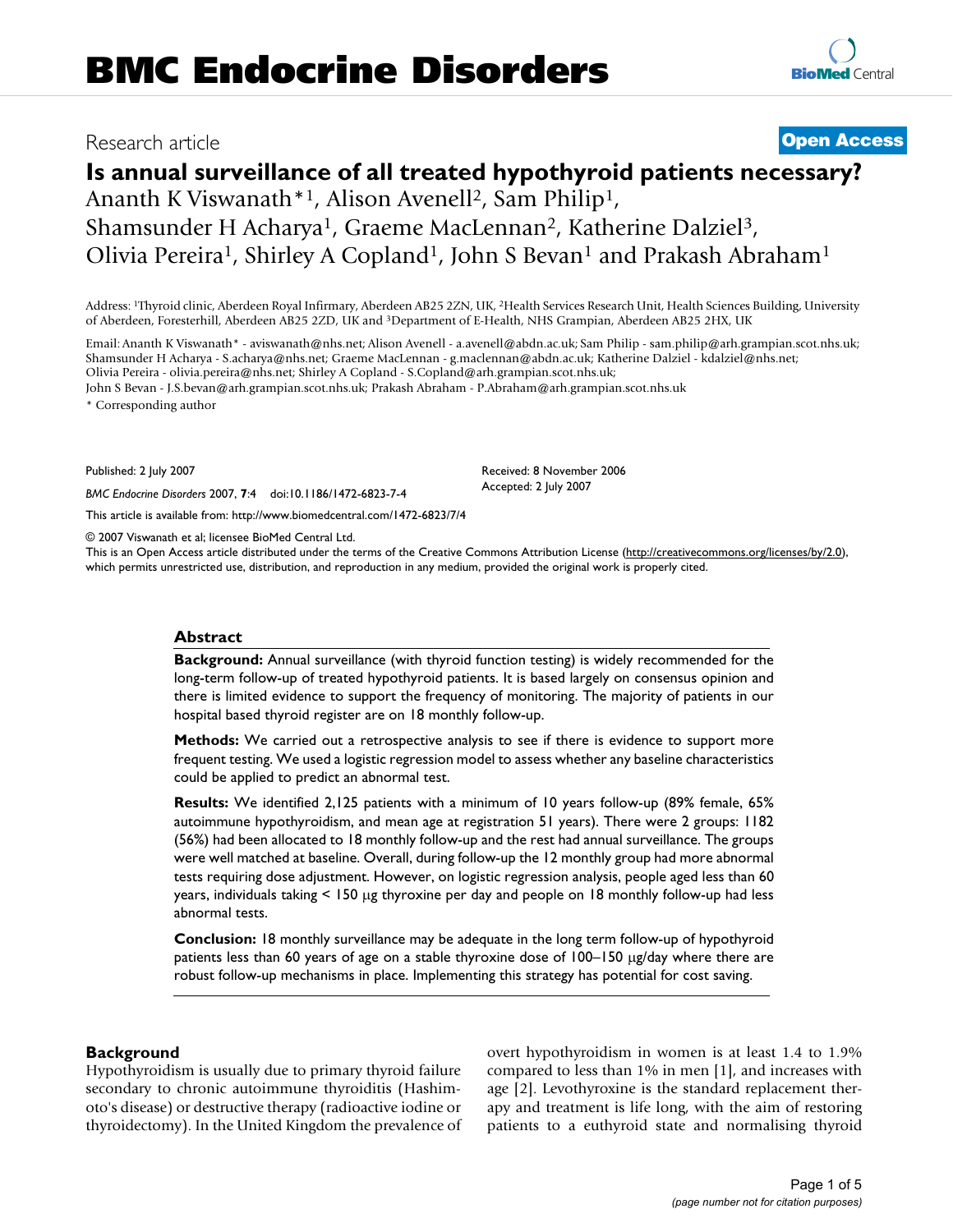stimulating hormone (TSH) concentration. Though the treatment of hypothyroidism is straightforward, data from several studies [3-5] show that only around 60% of patients on thyroxine replacement have normal TSH levels. Thyroxine over replacement is associated with increased risk of atrial fibrillation [6] and reduction in bone mass in postmenopausal women [7]. In addition a raised TSH level is associated with an unfavourable lipid profile [4,8].

Hence periodic monitoring of thyroid function tests (TFTs) is essential in the management of patients to judge the response to therapy, patient compliance, and to adjust doses in relation to advancing age. Annual TFT surveillance is widely recommended [9-11]. In the UK, the General Practitioner (GP) contract [12] effective from April 2004, which financially rewards primary care practices, recommends that patients with hypothyroidism on thyroxine, should have thyroid function tests recorded at least every 15 months. The recommended frequency of testing is based largely on consensus, and there is limited evidence to support this. The majority of patients currently followed up in our hospital based thyroid register are on 18 monthly follow-up. We undertook a retrospective study to see if there is evidence to support more frequent testing.

# **Methods**

Grampian Automated Thyroid Register (previously known as Scottish Automated Follow-up Register) has provided follow-up facilities for patients with thyroid disease since 1967, as a joint venture between hospital and primary care. Currently around 20,000 patients are registered on the database. Patients are recalled at a pre-set follow-up interval for TFTs and review by the primary care staff, who provide information on clinical status. The results are reviewed centrally, and if satisfactory, the computer automatically generates a routine recall. If abnormal, the result is reviewed by a thyroid specialist who may recommend a dose change and/or an early review. Written instructions are sent to the GP, reducing the number of patients with abnormal tests requiring review at a hospital based thyroid clinic. After an appropriate intervention, when TFTs are satisfactory, individuals are returned to routine review at the pre-set interval. If they fail to turn up for review, a reminder is sent at 3 and 6 months. Deaths are notified to the thyroid register.

We retrospectively identified hypothyroid patients on thyroxine who had a minimum of 10 years of follow-up on the register. Only patients on 12 monthly and 18 monthly follow-up plans were evaluated. As there were no set guidelines for entering patients on the register, patients were allocated to these follow-up intervals by clinicians on a non-selective basis. We excluded patients who hadn't

returned for follow-up for more than 30 months (patients who may have moved away from the region or were noncompliant). Patients with drug-induced hypothyroidism and 11 individuals with inadequate follow-up data were also excluded from the study. The registration details included age, aetiology of hypothyroidism and thyroxine dose at registration. Follow-up information regarding the number of reviews, defaults, changes in thyroxine dose or follow-up interval and the results of the thyroid test at each review was summarised from the database. TFTs undertaken during follow-up were interpreted as hyperthyroid when TSH was suppressed (<0.01 mU/L) and other thyroid hormones were elevated. An elevated TSH (>4 mU/L) with or without a low thyroid hormone concentration was described as a hypothyroid test. The method used for thyroid function testing varied during the study period. Radio-immuno assay (RIA) was used up to1995 (reference range: total T4 70–150 nmol/L, TSH 0.35–3.3 mU/L). From 1995 onwards automated immunoassay was used (Bayer diagnostics, reference range: FT4 10–25 pmol/L, TSH 0.35–3.3 mU/L). Data were anonymised and permission was not required from the Grampian Regional Ethics Committee to carry out this research.

# *Statistical methods*

Data were analysed using Student's t-tests, Mann Whitney and chi squared tests as appropriate. To explore the differences in abnormal tests between the follow-up plan logistic regression was used. Covariates adjusted for were gender, autoimmune hypothyroidism (yes or no), age at registration (<25 years, 25 to 60 years, >60 years), thyroxine dose at registration (<100 µg, 100 to 150 µg, >150 µg), thyroid follow-up plan (12 monthly or 18 monthly) and duration of follow-up in years. All analyses were carried out in SPSS.

# **Results**

# *Patient demographics*

2,125 patients satisfied the inclusion criteria and the majority (89%) were female. The mean age at registration was 50.9 (standard deviation, SD, 13.3 years). The majority (65%) had developed spontaneous (autoimmune) hypothyroidism. Other causes included post radioiodine treatment (23.0%), post surgery (6.6%), thyroiditis (0.7%), and unavailable in the rest (4.7%). 1182 (55.6%) were on 18 monthly follow-up and the rest had annual surveillance. There was no significant difference between the groups in relation to the baseline characteristics age, sex and thyroxine dose (Table 1). A slightly higher proportion of patients on 18 monthly follow-up (68% versus 62%) had autoimmune hypothyroidism ( $p < 0.01$ ).

# *Follow-up*

The average duration of follow-up was 16.2 (SD 4.5) years (range 10–30). Comparisons between the two groups are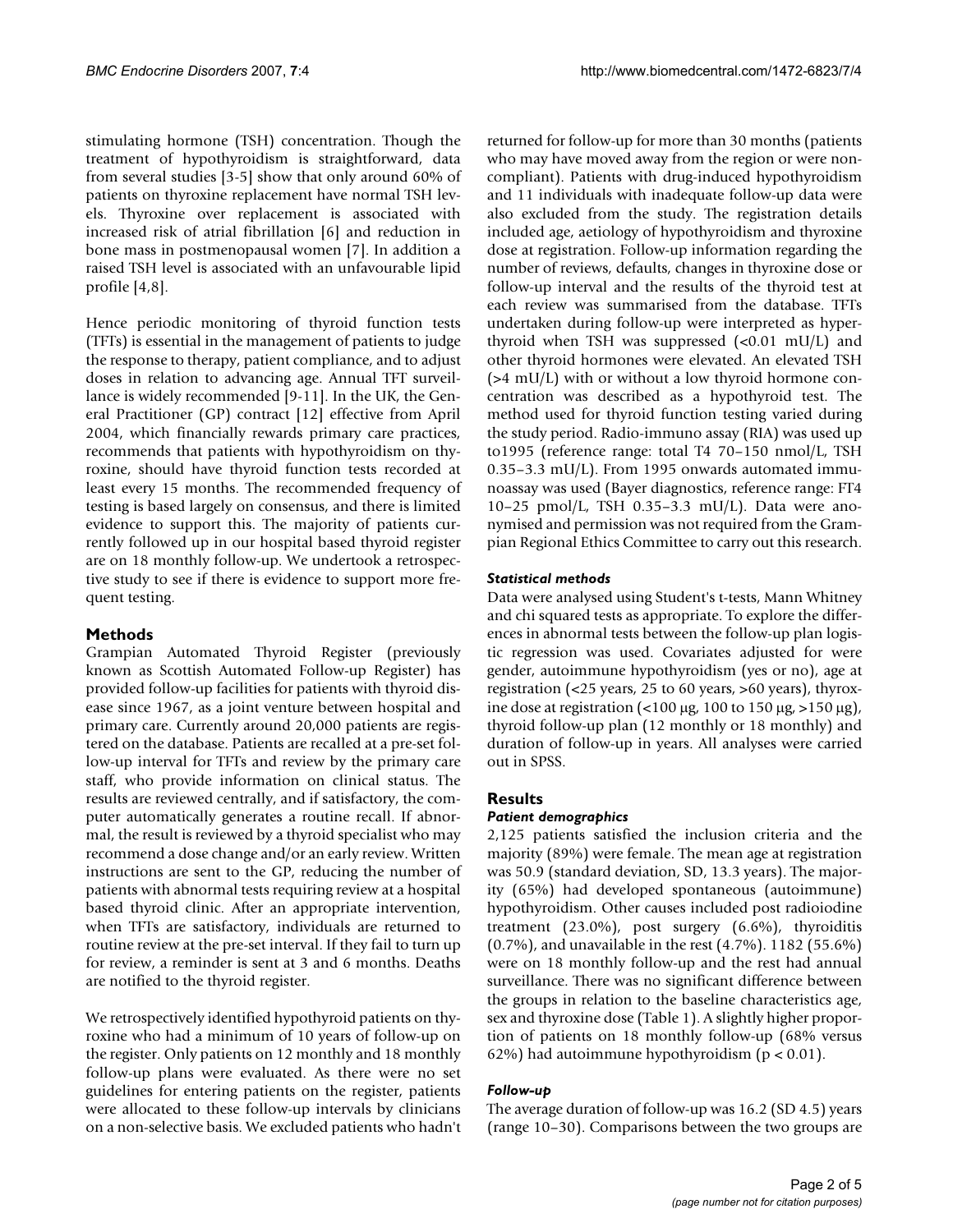| <b>Baseline characteristics</b>                                         | 12 monthly FU ( $n = 943$ ) | 18 monthly FU ( $n = 1182$ )<br>51.6(12.8) |  |
|-------------------------------------------------------------------------|-----------------------------|--------------------------------------------|--|
| <b>Age years</b> mean (SD)                                              | 50.2 (13.9)                 |                                            |  |
| <b>Thyroxine dose at registration (<math>\mu</math>g/day)</b> mean (SD) | 131.8(41.4)                 | 130.7(43.1)                                |  |
| Age < 60 years ( $n = 1556$ )                                           | 73.4%                       | 73.I%                                      |  |
| <b>Female</b> $(n = 1892)$                                              | 90.3%                       | 88.0%                                      |  |
| <b>Autoimmune hypothyroidism</b> $(n = 1384)$                           | 61.6%                       | 67.9%                                      |  |
| Mean duration of follow-up (years) mean (SD)                            | 16.5(4.6)                   | 15.6(4.4)                                  |  |

**Table 1: Comparison of baseline characteristics between the groups**

summarised in Table 2. As expected the 12 monthly follow-up group required more reviews. Both groups were largely compliant with follow-up, with more than 90% attending a regular review as scheduled. Only a small minority defaulted and had late reviews. A slightly higher proportion of individuals in the 18 monthly group required a review earlier than scheduled (usually at 6 months) compared to the 12 monthly group (6.2% vs 5.0%). The 12 monthly group had significantly more thyroid function tests compared to the 18 monthly group (16,700 vs 14,526, p < 0.01) during follow-up.

#### *Thyroxine dose changes*

The mean thyroxine dose at the time of registration was 131.2 (SD 42.4) µg per day (range 25–300) and around 80% were on 100–150 µg of thyroxine per day. The mean thyroxine dose at last/final review was 127.4 (SD 35.5) µg (median 125, range 25–300). During follow-up, thyroxine dose remained unchanged in 35.4%, and a further 31% and 21% of cases required a dose alteration of 25 µg and 50 µg respectively during long term surveillance. Individuals taking 100–150 µg of thyroxine at registration had fewer dose changes compared to the rest (40.5% vs 14.7%, p < 0.01). Only 62.7% on 18 monthly follow-up required a dose change as opposed to 66.9% on annual surveillance ( $p < 0.05$ ).

### *Outcomes*

Abnormal test results were defined as both hyperthyroid and hypothyroid results. Seventy three percent on 18

**Table 2: Comparison of follow-up data between the groups**

| Follow-up data                                                                | l 2 monthly<br>$(n = 943)$ | 18 monthly<br>$(n = 1182)$ |
|-------------------------------------------------------------------------------|----------------------------|----------------------------|
| <b>Total number of reviews</b>                                                | 15,191                     | 13,864                     |
| Percentage of early reviews                                                   | .5%                        | 6.2%                       |
| <b>Percentage of late reviews</b>                                             | 4.4%                       | 2.4%                       |
| Percentage of routine reviews                                                 | 90.6%                      | 91.4%                      |
| <b>Total number of tests</b>                                                  | 16,700                     | 14,526                     |
| Average number of tests per<br>person                                         | 17.7                       | 12.3                       |
| Percentage of patients with at<br>least one abnormal test during<br>follow-up | 81%                        | 73%                        |

monthly follow-up had at least one abnormal test during long term follow-up as compared to 81% on annual surveillance (p < 0.01). We used a logistic regression model to assess if any baseline characteristics could be applied to predict an abnormal test. The results are summarised in Table 3. Older patients (aged >60 years) at registration were more likely to have an abnormal test during followup (odds ratio 1.36, 95% CI 1.07–1.73, P < 0.01). In relation to thyroid screening interval, the 18 monthly group was less likely to have an abnormal test compared to the 12 monthly group (odds ratio 0.66, 95% CI 0.53–0.81, P < 0.01). There was no interaction between the sub-group variables and the screening interval. In addition, there was no difference in mortality between the 2 groups.

#### **Discussion**

It is universally accepted that patients on thyroxine replacement should have regular clinical and biochemical surveillance to ensure compliance and adjust doses in relation to changing requirements. However the ideal screening interval has not been ascertained and there are no published studies on the appropriate frequency of follow-up. Surveillance by annual TFT is recommended by most of the published thyroid guidelines [9-11]. The recommendations are largely based on consensus, and there is limited evidence to support this practice. Vanderpump et al [9] recommended further audit/study to clarify some

**Table 3: Predictors of abnormal result**

| <b>Baseline Characteristics</b> | Odds<br>ratio | 95% confidence<br>interval | P value |
|---------------------------------|---------------|----------------------------|---------|
| Male                            | 0.81          | (0.59, 1.13)               | 0.21    |
| Autoimmune hypothyroidism       | 0.98          | (0.79, 1.22)               | 0.86    |
| *Age at registration:           |               |                            |         |
| $<$ 25 yrs                      | 0.96          | (0.54, 1.70)               | 0.96    |
| $>60$ yrs                       | 1.36          | (1.07, 1.73)               | 0.01    |
| +Thyroxine dose at              |               |                            |         |
| registration                    |               |                            |         |
| $<$ 100 $\mu$ g                 | 1.34          | (0.86, 2.09)               | 0.18    |
| $>150 \mu g$                    | 1.36          | (0.98, 1.90)               | 0.07    |
| <b>Thyroid FU plan</b>          |               |                            |         |
| 18 monthly interval             | 0.66          | (0.53, 0.81)               | < 0.001 |

\*Reference category: 25 to 60 years; +Reference category: 100 to 150 µg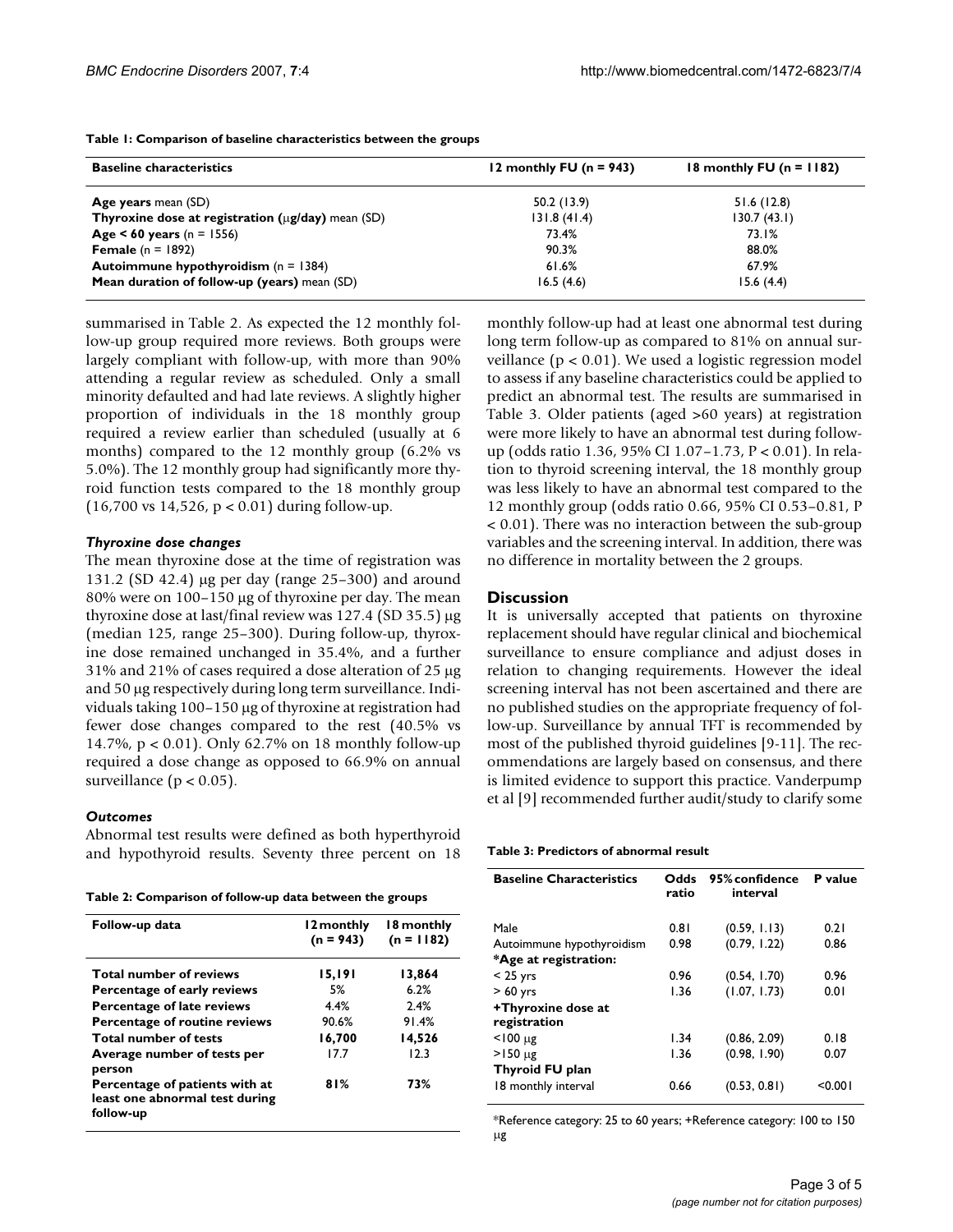of the uncertainties in the follow-up of hypothyroid patients.

Grampian Automated Thyroid Register (GAFUR) was established in 1967 [13], and is one of the oldest thyroid registers in the world. Thyroid registers improve records, ensure regular reviews, and promote early detection of changes in the patient's clinical status. Thyroid registers have proved to be beneficial in the long-term follow-up of patients with thyroid dysfunction. They are cost-effective [14] and achieve better biochemical control [15] in comparison to conventional follow-up. From our thyroid register we were able to identify a large cohort of hypothyroid patients on thyroxine with a minimum of 10 years of follow-up. As expected the majority of patients were women who had developed spontaneous hypothyroidism. As there were no set guidelines, individuals were allocated to either follow-up plan by the referring physician on a nonselective basis. The baseline characteristics were well matched and there did not appear to be any bias in relation to allocation to either group. The system of recall and follow-up was well managed through good co-operation and links between primary care and GAFUR. Individuals in both the groups were compliant with follow-up arrangements. Similar benefits of thyroid registers in maintaining long term surveillance with minimal defaults was reported by Jung et al. in 1991[16].

During follow-up thyroid function tests were undertaken at each review appointment and 18 monthly follow-up was not associated with an increase in adverse outcomes. On the other hand, patients on annual surveillance were more likely to have an abnormal test. Both the groups were well matched at baseline (table.1) in relation to age and sex distribution, thyroxine dose and duration of follow-up, and we cannot readily account for the difference in outcome. One possible explanation could be physician bias at the time of registration. There were no set guidelines or criteria and it is possible that there was physician bias while allocating individuals to annual screening taking into account factors such as compliance. It is also likely that more frequent testing will find more abnormal results. Another conclusion that can be drawn is that annual surveillance should be recommended as there was an increased chance of detecting an abnormal result. This approach may however lead to unnecessary tests in some individuals as thyroxine dose remained unchanged in 35% of patients during long term follow-up. On the other hand, although 18 monthly surveillance cannot be applied universally, it may be an option in individuals whose thyroxine requirement is less likely to change or have less abnormal tests during follow-up. We undertook further sub-group analysis to identify individuals who may be suitable for less frequent testing.

Patients aged over 60 years at the time of registration were more likely to have an abnormal test during follow-up. This may be due to decreased thyroxine requirements with increasing age. This has been reported in previous studies [17,18] and probably reflects the progressive decrease in thyroxine degradation rate that occurs with advancing age. The fall in thyroxine requirement with age also corresponds to the loss of lean body mass [19]. Hence people aged over 60 years require annual surveillance.

Individuals taking 100–150 µg/day required fewer dose changes during long term follow-up compared to the rest. We would recommend annual testing in individuals who are on either <100 or >150 µg of thyroxine per day. Once established on the appropriate dose of thyroxine, followup interval can be extended to 18 months in individuals aged less than 60 years. There were insufficient patients on the register with a regular follow-up interval of two years to evaluate even less frequent monitoring.

Individuals on annual surveillance had more frequent reviews and required more TFTs compared to the 18 monthly group, and this will have cost implications. The Grampian automated thyroid register currently has over 10,000 registered hypothyroid patients, and the majority are being followed-up 18 monthly. Allocating everyone to annual follow up would mean an extra 3,000 thyroid tests per year. A thyroid function test costs around £15 for the NHS (personal communication with Dr Heather Watson, clinical biochemistry, NHS Grampian on 24/04/06). This would amount to an extra spending of around £45,000 per year without taking into account the cost of additional administrative time for GAFUR and primary care, and inconvenience to the patient. Our study has shown that 18 monthly follow-up may be adequate in the majority of patients under 60 years of age on a stable thyroxine dose of 100–150 µg/day. Implementing these recommendations has potential benefits in terms of savings and reduction in the workload.

The Grampian automated thyroid register was set up in the late 1960s and traditionally TSH and FT4 estimations were undertaken. The recently published UK guidelines [20] on the use of thyroid function tests recommend TSH estimation alone in the long-term follow-up of treated hypothyroid patients. We are considering changing our practice to achieve additional cost savings in relation to thyroid tests.

# **Conclusion**

Treated hypothyroid patients require regular clinical and biochemical surveillance. Annual surveillance is currently recommended with no evidence to support this practice. Our study has shown that 18 monthly surveillance may be adequate in the long term follow-up of patients less than